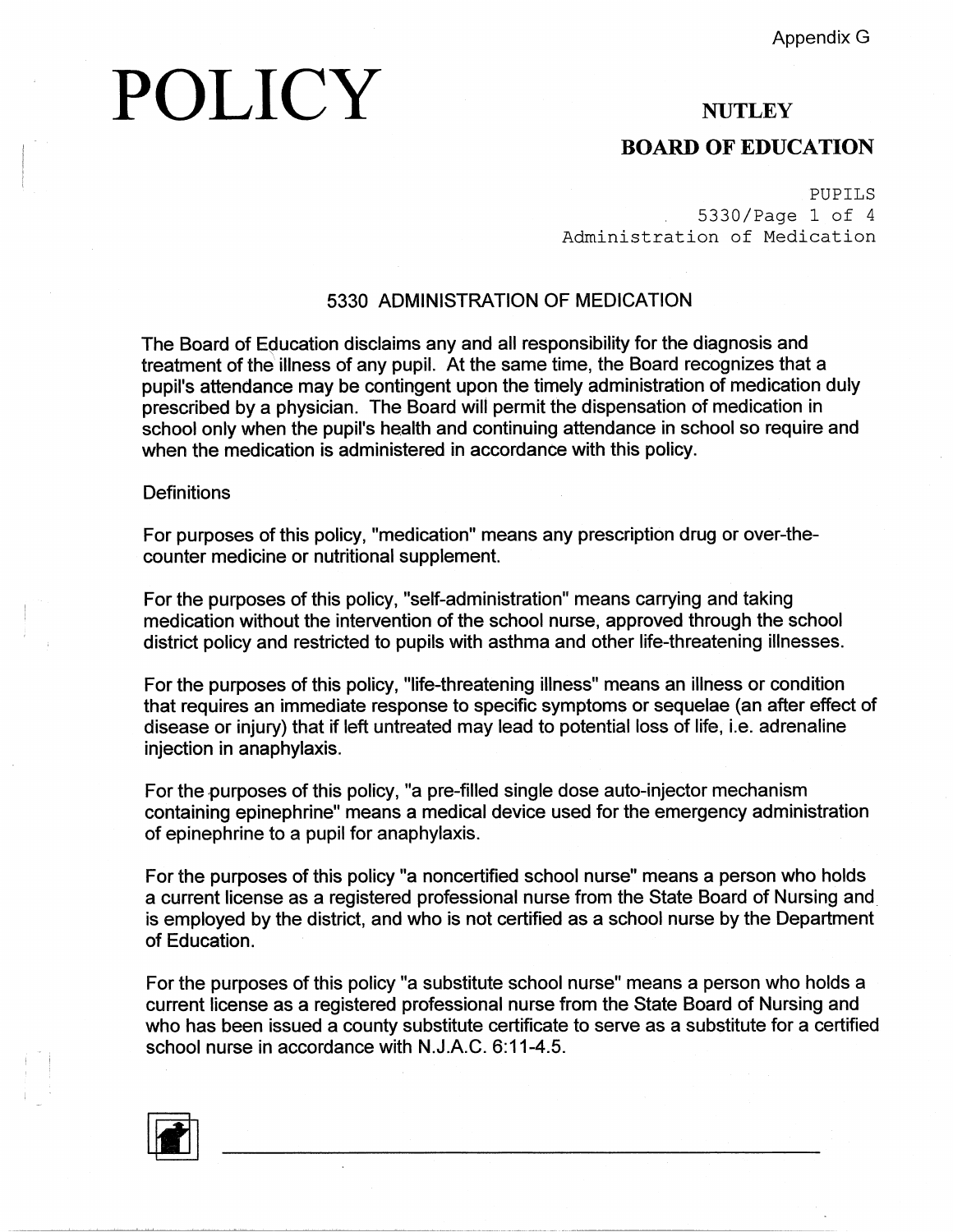# POLICY NUTLEY

#### **BOARD OF EDUCATION**

PUPILS 5330/Page 2 of 4 Administration of Medication

For the purposes of this policy "a school physician" means a physician with a current license to practice medicine or osteopathy from the New Jersey Board of Medical Examiners who works under contract or as an employee of the district. This physician is referred to as the medical inspector in N.J.S.A. 18A:40-4.1.

No medication will be administered to pupils in school except by the school physician, a certified or noncertified school nurse, a substitute school nurse employed by the district, or the pupil's parent(s) or legal guardian(s). A written request for the administration of medication at school must be approved by the Principal. Medication must be delivered to the school nurse by the pupil's parent(s) or legal guardian(s). The medication must be brought to the school nurse in the original container labeled by the pharmacy or physician. Written orders signed by the pupil's private physician or an advanced practice nurse for the use of a pre-filled single dose auto-injector mechanism containing epinephrine, must be provided stating the name of the medication, the purpose of its administration to the specific pupil for whom it is intended, its proper timing and dosage, its possible side effects, and the time when its use will be discontinued. If written orders for use of a pre-filled single dose auto-injector mechanism containing epinephrine are provided, the orders must say the pupil requires the administration of epinephrine for anaphylaxis and does not have the capability for self-administration of the medication. These written orders must be reviewed by the school physician prior to school approval for self-administration of any medication. The school physician may also issue standing orders to the school nurse regarding the administration of medication. Medication no longer required must be promptly removed by the parent(s) or legal guardian(s).

The school nurse shall have the primary responsibility for the administration of a prefilled single dose auto-injector mechanism containing epinephrine. However, the certified school nurse may designate, in consultation with the Board or the Superintendent, another employee of the district trained by the certified school nurse in accord with the "Training Protocols for the Implementation of Emergency Administration of Epinephrine" issued by the New Jersey Department of Education, to administer the pre-filled single dose auto-injector mechanism containing epinephrine when the school nurse is not physically present at the scene. The school nurse will select the designee from a list of staff who have volunteered to serve as designees and arrange for their training to ensure additional coverage for each school building. The pupil's parent(s) or legal guardian(s) must consent in writing to the designated person if applicable. In addition, the parent(s) or legal guardian(s) must be informed that the school district has no liability as a result of any injury arising from the administration of a pre-filled single dose auto-injector mechanism containing epinephrine, and the parent(s) or legal

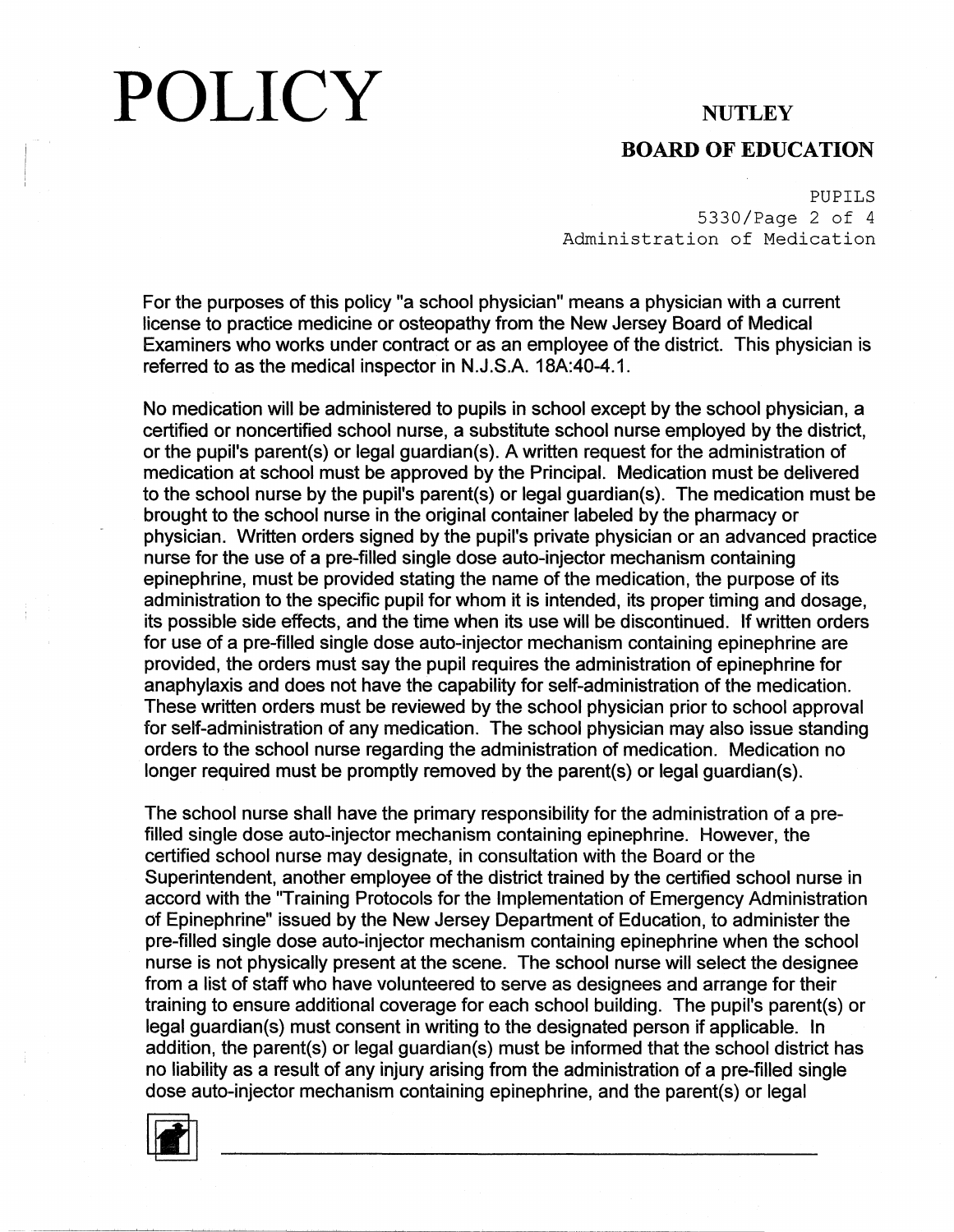# POLICY **NUTLEY**

### **BOARD OF EDUCATION**

PUPILS 5330/Page 3 of 4 Administration of Medication

guardian(s) must sign a statement that shall indemnify and hold the district and employees harmless against any claims arising from the administration of a pre-filled single dose auto-injector mechanism containing epinephrine. The permission for the emergency administration of epinephrine via a pre-filled single dose auto-injector mechanism containing epinephrine to pupils for anaphylaxis is effective for the school year it is granted and must be renewed for each subsequent school year.

Self-administration of medication by pupils is permitted in accordance with N.J.S.A. 18A:40-12.3. A pupil is only permitted to self-administer medication for asthma or other potentially life-threatening illnesses as defined by the Department of Education, New Jersey Statutes Annotated and New Jersey Administrative Code. Permission for selfadministration of medication must comply with the conditions set forth in Regulation No. 5330.

Each school in the district shall have and maintain for the use of pupils at least one nebulizer in the office of the school nurse or a similar accessible location. Each certified school nurse or other persons authorized to administer asthma medication will receive training in airway management and in the use of nebulizers and inhalers consistent with State Department of Education regulations. Every pupil that is authorized to use selfadministered asthma medication pursuant to N.J.S.A. 18A:40-12.3 or a nebulizer must have an asthma treatment plan prepared by the pupil's physician which shall identify, at a minimum, asthma triggers, the treatment plan and other such elements as required by the Department of Education.

All pupil medications shall· be appropriately maintained and secured by the school nurse, except those medications to be self-administered by pupils. In those instances the medication may be retained by the pupil with the prior knowledge of the school nurse. The school nurse may provide the Principal and other teaching staff members concerned with the pupil's educational progress with such information about the medication and its administration as may be in the pupil's best educational interests. The school nurse may report to the school physician any pupil who appears to be affected adversely by the administration of medication and may recommend to the Principal the pupil's exclusion pursuant to law.

The school nurse shall document each instance of the administration of medication to a pupil. Pupils self-administering medication shall report each incident to a teacher, coach or other individual designated by the school district to be in charge of the pupil during school activities. Such individuals shall report such incidents to the school nurse within